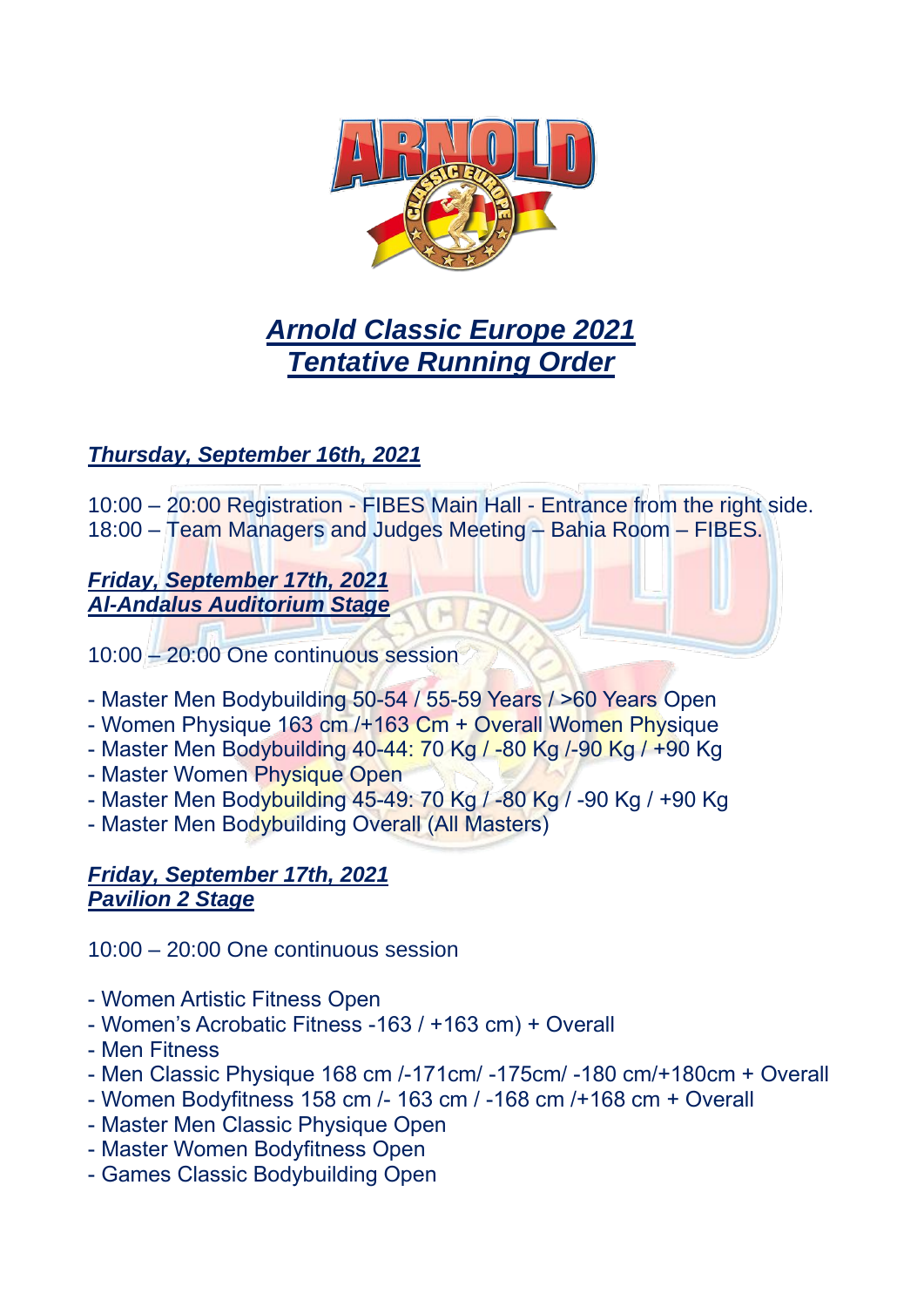#### *Saturday, September 18th, 2021 Al-Andalus Auditorium Stage*

10:00 – 20:00 One continuous session

- Beginner Bikini up to 160 cm / 166 cm/ +166 cm + Overall
- Beginner Men's Physique 173 cm / 179 cm/ +179 cm + Overall
- Men Fit-Model Open
- Master Men's Physique 40-44 years/ 45-49 years/ over 50 years + Overall

# *Saturday, September 18th, 2021 Pavilion 2 Stage*

10:00 – 16:00 One continuous session

- Junior Men Bodybuilding Open
- Beginner Bodybuilding -70 / -80 / -90/ + 90 + Overall
- Mixed Pairs
- Men Bodybuilding 70 kg/-75 kg/ -80 kg/ -85 kg/ -90 kg/ -95 kg/ -100 kg/ +100
- Men Bodybuilding Overall + Awarding

#### *Saturday, September 18th, 2021 Pavilion 2 Stage*

18:00 – IFBB Elite Pro Show Semifinals 20:30 – IFBB Elite Pro Show Finals

*Sunday, September 19th, 2021 Al-Andalus Auditorium Stage*

10:00 – 18:00 One continuous session

- Master Women's Wellness Open
- Master Men Classic Bodybuilding 40-44/ +45 Years Open + Overall
- Women Wellness 158 cm / -163 cm/- 168 cm/ +168 cm + Overall
- Men Classic Bodybuilding 168 cm /-171 cm/-175 cm /-180 cm /+180 cm + Overall

# *Sunday, September 19th, 2021 Pavilion 2 Stage*

10:00 – 18:00 One continuous session

- Junior Women Bikini Up To 164 cm/ +164 cm + Overall